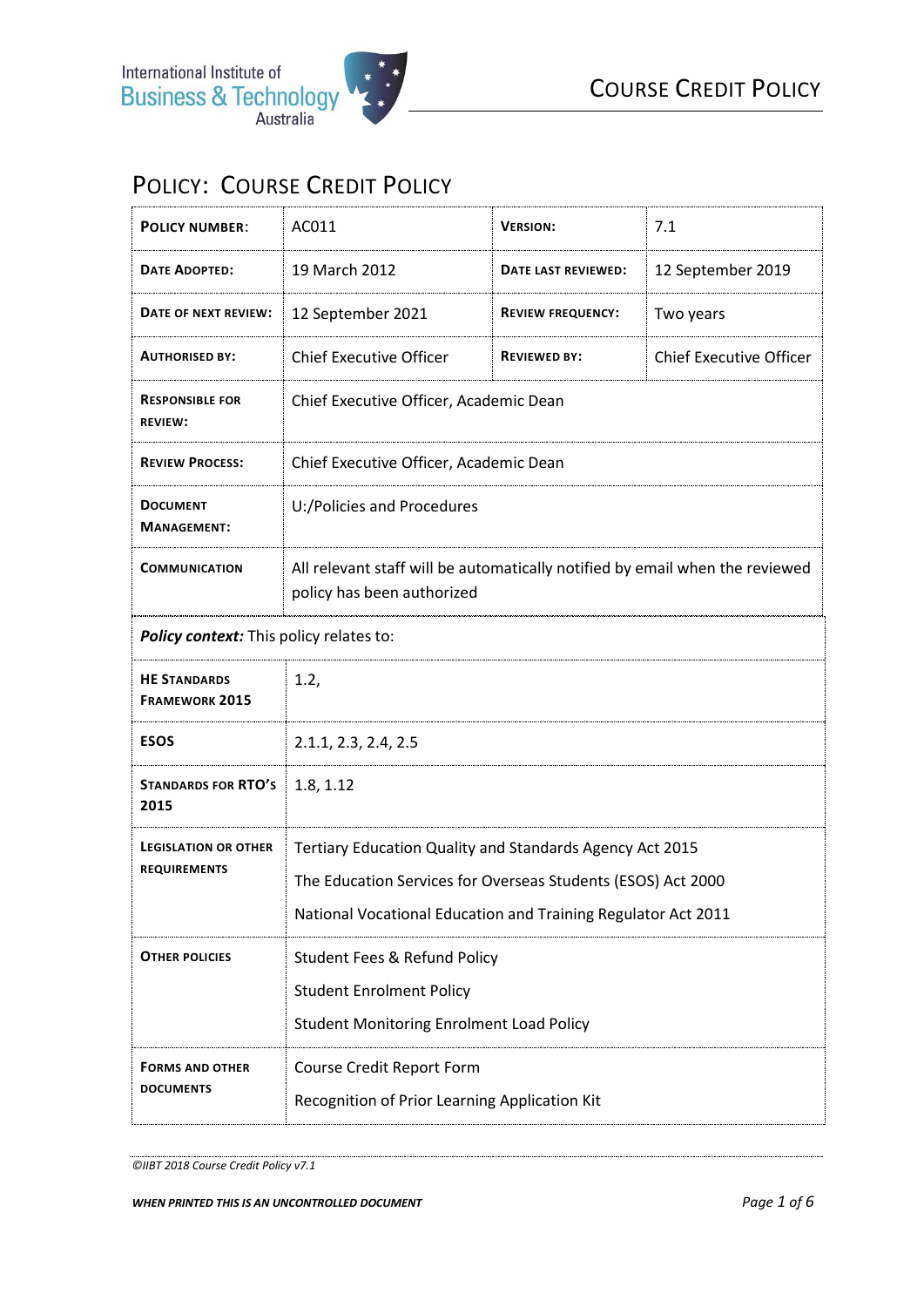

| <b>DEFINITIONS</b> | AQF - Australian Qualifications Framework: The national policy for<br>regulated qualifications in Australian education and training. It<br>incorporates the qualifications from each education and training sector<br>into a single comprehensive national qualifications framework: |                                |                               |
|--------------------|--------------------------------------------------------------------------------------------------------------------------------------------------------------------------------------------------------------------------------------------------------------------------------------|--------------------------------|-------------------------------|
|                    |                                                                                                                                                                                                                                                                                      |                                |                               |
|                    |                                                                                                                                                                                                                                                                                      | 10                             | <b>Higher Doctoral Degree</b> |
|                    | 10                                                                                                                                                                                                                                                                                   | <b>Doctoral Degree</b>         |                               |
|                    | 9                                                                                                                                                                                                                                                                                    | Masters Degree (Research)      |                               |
|                    | 9                                                                                                                                                                                                                                                                                    | Masters Degree (Coursework)    |                               |
|                    | 9                                                                                                                                                                                                                                                                                    | Masters Degree (Extended)      |                               |
|                    | 8                                                                                                                                                                                                                                                                                    | Graduate Diploma               |                               |
|                    | 8                                                                                                                                                                                                                                                                                    | <b>Graduate Certificate</b>    |                               |
|                    | 8                                                                                                                                                                                                                                                                                    | <b>Bachelor Honours Degree</b> |                               |
|                    | $\overline{7}$                                                                                                                                                                                                                                                                       | <b>Bachelor Degree</b>         |                               |
|                    | 6                                                                                                                                                                                                                                                                                    | Associate Degree               |                               |
|                    | 6                                                                                                                                                                                                                                                                                    | <b>Advanced Diploma</b>        |                               |
|                    | 5                                                                                                                                                                                                                                                                                    | Diploma                        |                               |

**Exemption** – is where credit is granted for a unit by the RPL process.

**RPL** – Recognition of Prior Learning: is a process which assesses the knowledge and skills a person has gained through previous learning (formal or informal), work experience, training, volunteering and/or life experience. A request for RPL may result in the applicant meeting the entry requirements for an IIBT course or being granted an exemption for a unit within an IIBT course.

**Credit** – the number of subjects or credit points that a student who has been granted advanced standing will be excused from studying within IIBT's program of study.

```
©IIBT 2018 Course Credit Policy v7.1
```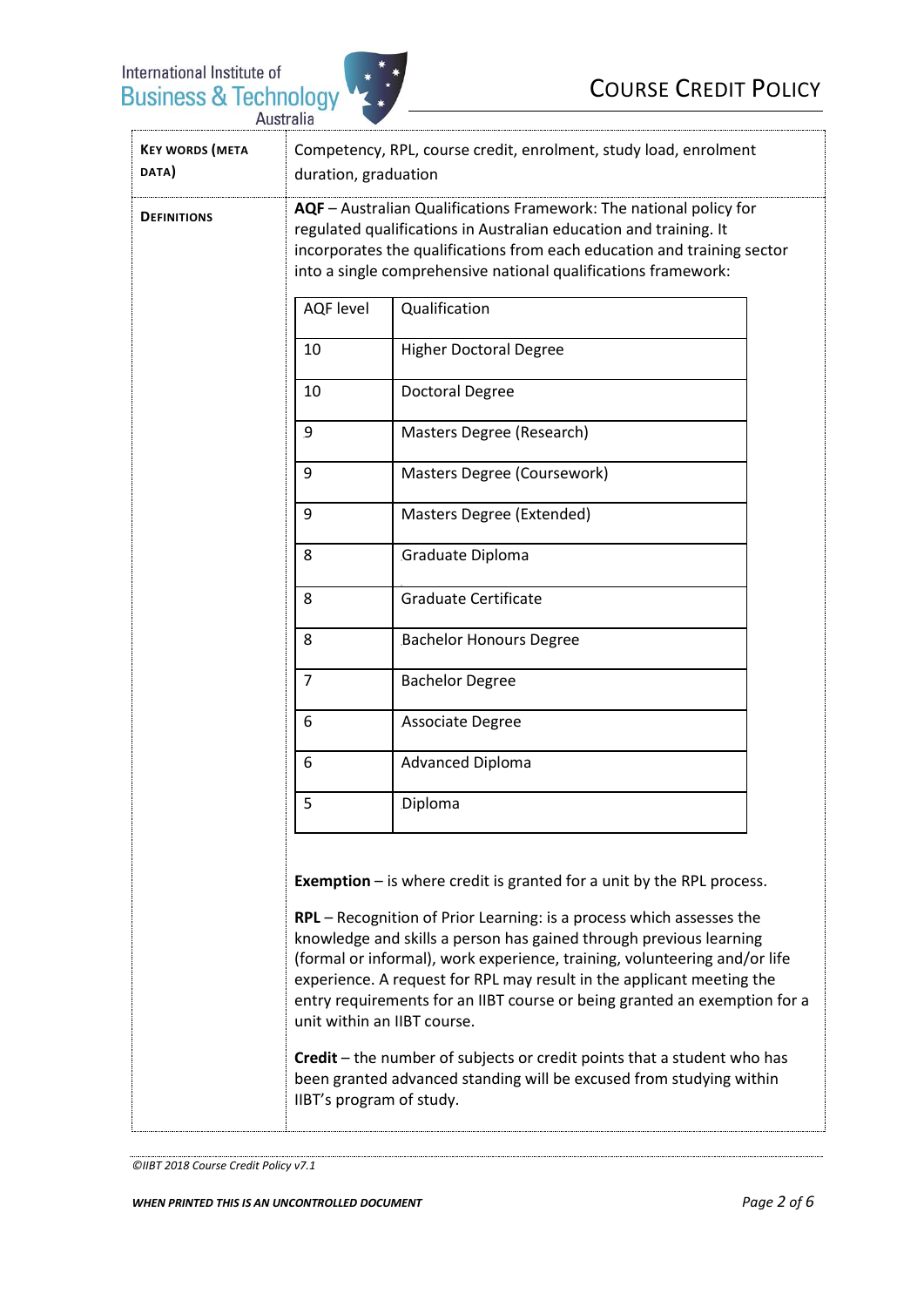

| AUNITALIA       |                                                                            |  |
|-----------------|----------------------------------------------------------------------------|--|
|                 | Unit $-$ a discrete component of study within a course.                    |  |
|                 | The Institute – International Institute of Business and Technology (IIBT). |  |
| <b>EVIDENCE</b> | Course Credit Report Form                                                  |  |
|                 | Recognition of Prior Learning Process Log                                  |  |

| <b>Policy Information:</b> |                                                                                                                                                                                                                                                                                                                         |  |
|----------------------------|-------------------------------------------------------------------------------------------------------------------------------------------------------------------------------------------------------------------------------------------------------------------------------------------------------------------------|--|
| <b>POLICY</b>              | IIBT is committed to providing up to date and relevant Credit Transfer and<br>Recognition of Prior Learning (RPL) information to all students at<br>enrolment and whilst enrolled. IIBT staff will provide support and guidance<br>regarding RPL and Credit Transfer enquiries in a timely manner.                      |  |
|                            | Specifically, we will:                                                                                                                                                                                                                                                                                                  |  |
|                            | Recognise prior learning in the form of:                                                                                                                                                                                                                                                                                |  |
|                            | Units completed towards a course at any Australian University, TAFE or<br>Registered Training Organisation, or overseas equivalents of these                                                                                                                                                                            |  |
|                            | Non-accredited or informal study/learning, professional/work<br>experience, volunteering or life experience;                                                                                                                                                                                                            |  |
|                            | Where it is assessed that the prior learning is equivalent to the<br>learning outcomes or competencies of an IIBT unit of study                                                                                                                                                                                         |  |
|                            | <b>Eligibility for RPL</b>                                                                                                                                                                                                                                                                                              |  |
|                            | To be eligible for RPL, previous study must have been completed<br>1.<br>within 10 years prior to the year of application. A shorter time-limit for<br>eligibility may be set by IIBT for disciplines where the state of<br>knowledge changes more rapidly.                                                             |  |
|                            | Students may apply for RPL where they have successfully completed<br>2.<br>units at a similar level and standard in previous studies. (A near pass<br>grade is not considered successful completion of a unit)                                                                                                          |  |
|                            | A Diploma will only be granted to a student with RPL where the<br>3.<br>student has successfully completed at least 50% of the course at IIBT. If<br>50% of the course is not completed, the student will only be entitled to<br>an Academic Transcript.                                                                |  |
|                            | If a student has an equivalent RPL of more than 50% of the course they<br>4.<br>are still required to complete 50% of the course at IIBT in order to be<br>awarded an IIBT Diploma of Business Administration. If 50% of the<br>course is not completed the student will only be entitled to an<br>Academic Transcript. |  |
|                            | <b>Provision of complete Academic History</b>                                                                                                                                                                                                                                                                           |  |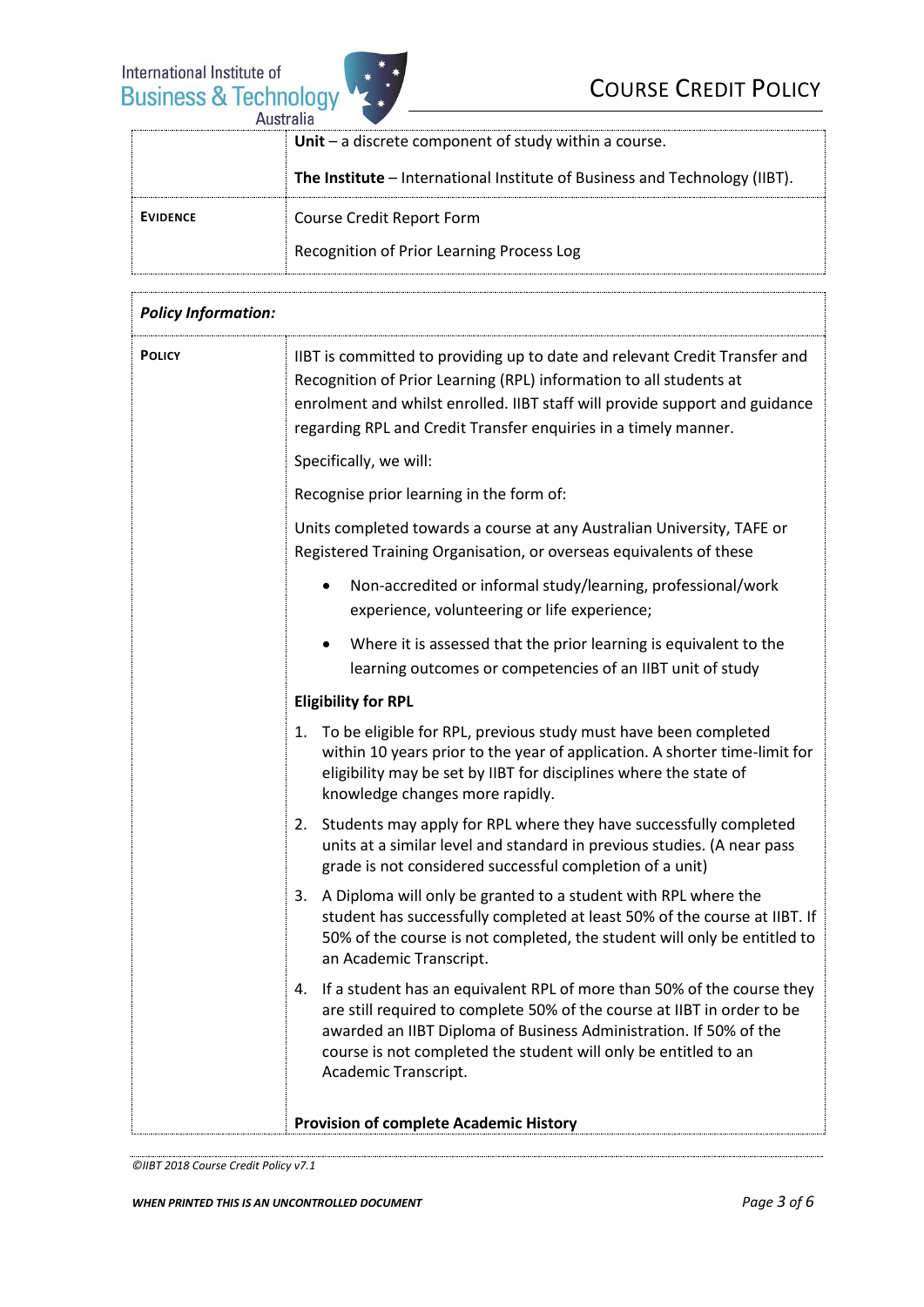

|                   | 1. Students must provide IIBT with a complete academic history at the<br>time of application unless results are yet to be released for studies<br>being currently undertaken or very recently completed.                                       |
|-------------------|------------------------------------------------------------------------------------------------------------------------------------------------------------------------------------------------------------------------------------------------|
|                   | 2. IIBT reserves the right to cancel any enrolment where it is deemed that<br>a student has deliberately failed to present a complete academic<br>history.                                                                                     |
|                   | 3. IIBT also reserves the right inform relevant Australian government<br>agencies of this cancellation should any previously unseen academic<br>documents be presented to IIBT on arrival in Australia.                                        |
|                   | In such instances IIBT also reserves the right not to grant RPL in cases<br>4.<br>where full academic history has not been disclosed.                                                                                                          |
|                   | If cancellation of enrolment occurs because there has been a<br>5.<br>deliberate failure to disclose all academic history the Institute's Refund<br>Policy will apply in full - as if an act of gross misconduct has been<br>committed.        |
|                   | <b>Time-frame for submitting RPL Applications</b>                                                                                                                                                                                              |
|                   | RPL for individual units must be applied for at the time of enrolment<br>1.<br>but will be accepted up until the end of Week 3 of the semester<br>(census date).                                                                               |
|                   | 2. After this date, RPL may still be granted but the IIBT Refund Policy will<br>apply and no refund will be given.                                                                                                                             |
|                   | 3. Should a student apply for RPL for a unit in which they are currently<br>enrolled and not making satisfactory academic progress, RPL<br>application will not be accepted.                                                                   |
| <b>SCOPE</b>      | This policy applies to all students.                                                                                                                                                                                                           |
| <b>PROCEDURES</b> | <b>RPL Procedures</b>                                                                                                                                                                                                                          |
|                   | On receipt of a RPL enquiry IIBT staff will direct the potential RPL<br>client or enrolled student to the RPL application kit available from<br>the Training Coordinator.                                                                      |
|                   | The Training/Course Coordinator will ensure that the RPL<br>$\bullet$<br>application kit contains accurate advice concerning the RPL<br>process, cost and RPL assessment pathway to issuance of<br>statements of attainment or qualifications. |
|                   | On receipt of an RPL application the Training Coordinator will issue<br>a receipt for the RPL fee and provide the student with an RPL<br>Evidence Guide related to the Units of Competency or<br>Qualification sought by the RPL Applicant.    |
|                   | On receipt of a completed RPL Evidence Guide and portfolio the<br>٠<br>Administrative Assistant shall record the date of receipt in the RPL<br>Applications Log and request IIBT lecturing staff to process the                                |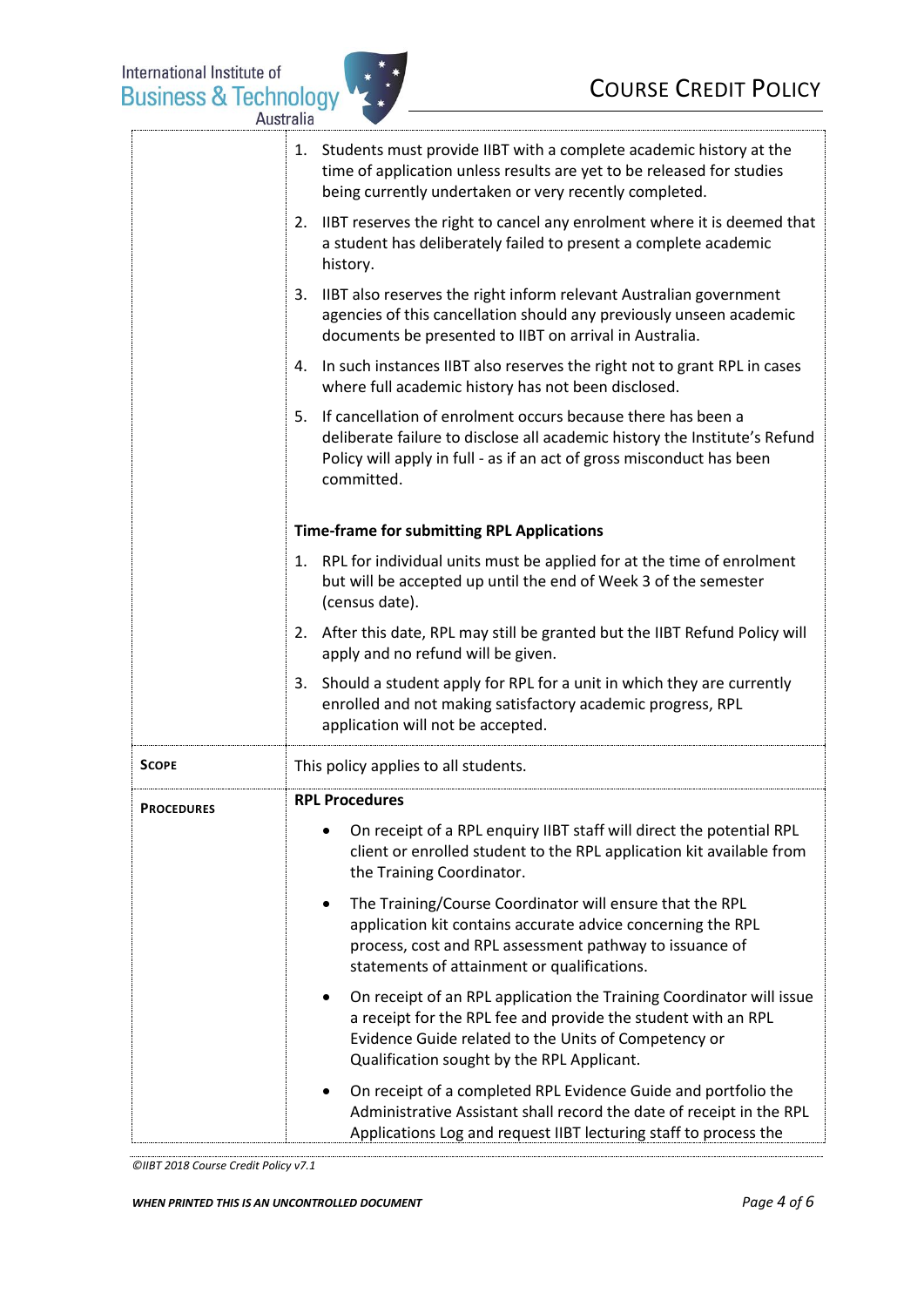

portfolio.

• On receipt of an RPL assessment judgment the Training Coordinator shall record the decision on the RPL Process Log and report the competency or rework decision to the RPL applicant. • The Training Coordinator shall provide copies of completed RPL Evidence guides and place on file in the RPL records cabinet. • All competent decisions shall be recorded with advice and statements of attainment or qualifications being issued as soon as practicable. **Credit Transfer Procedures** IIBT recognizes statements of attainment and qualifications issued by all Registered Training Organisations. **AQF Credit Transfers**  • Where student provides a statement of attainment or qualification from an RTO with applicable unit/s to the qualification being applied for, the Training Coordinator will provide a credit (advanced standing) to the student's course enrolment for the applicable unit/s of competency. • Credit transfer applications of Nationally Recognised Training will be reviewed and applied by the Training Coordinator at no cost to the student. **Non AQF Credit Transfers** • Where a student has completed informal or formal qualifications that are not recognised within the Australian Qualifications Framework (AQF 2011) the student will be required to submit an academic transcript to the Training Coordinator with a written request for Credit transfer detailing the proposed unit/s of competency for which they wish to apply for credit transfer. • On receipt of a written request for credit transfer the Training Coordinator will consider the comparability and equivalence of the submitted academic transcript to the courses: Learning outcomes Volume of Learning Program of study, including content and Learning and assessment approaches • Non AQF Course Credit transfer requests will be reviewed by IIBT